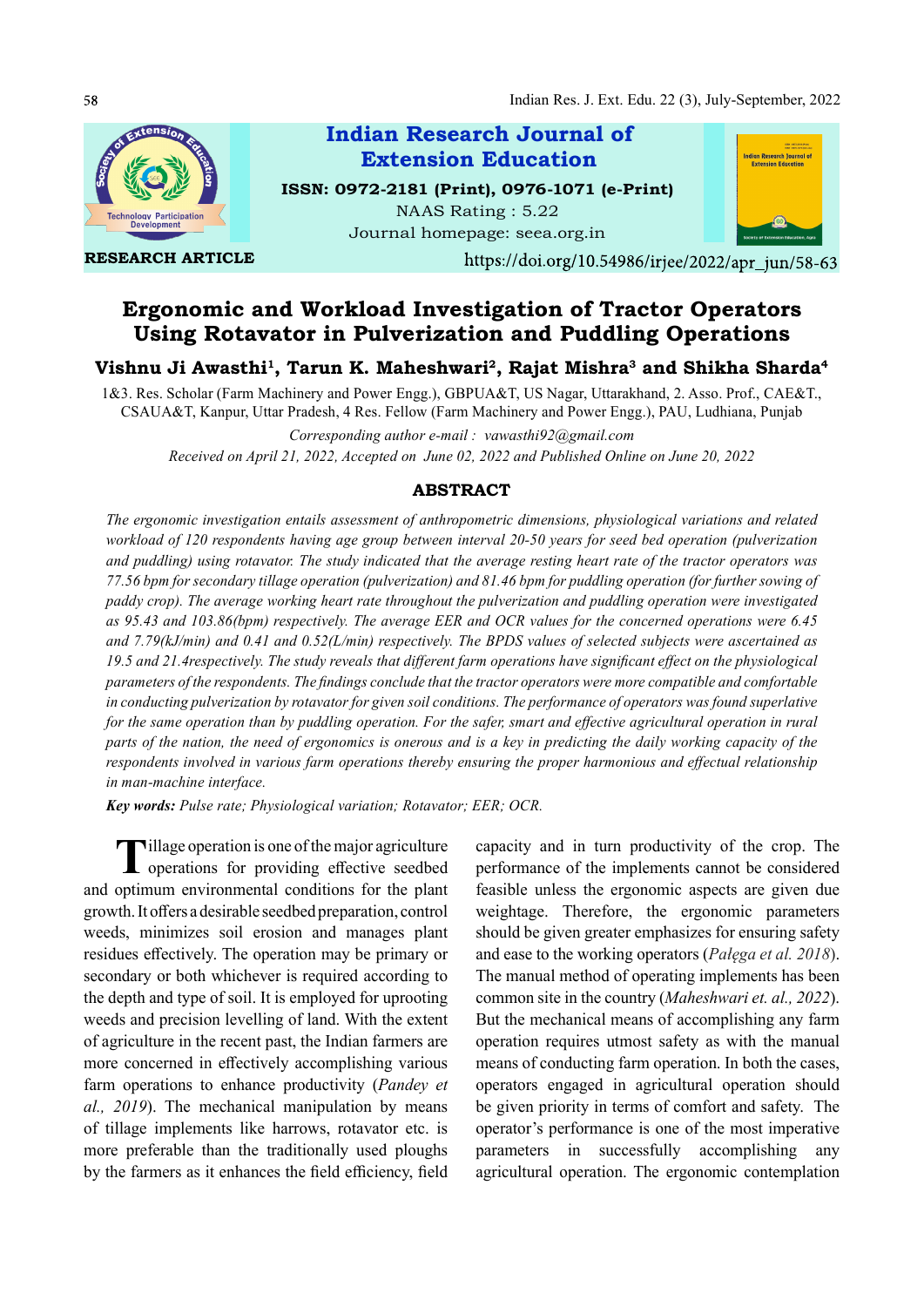Indian Res. J. Ext. Edu. 22 (3), July-September, 2022

should always be considered for ensuring comfort and safety to the working operators during any farm operations. Ergonomic evaluation is considered as a safety tool to evaluate the energy expenditure of work, their physiological cost and suitability of the method for farm workers and how long they can work continue without getting fatigue (*Kumar A. et al., 2013*). The assessment of anthropometrical, physiological and body postural discomfort of the operators is the bottom-line in the ergonomic evaluation so as to compare the variations resulting during numerous farm operations (Awasthi, et al., 2020). Ergonomics aspects should always be considered for the assessment of the performance of the agricultural operators from ergonomic point of view. Ergonomically designed implements allow ease and comfort to the farm workers during its manipulation and utilization. Hence, it is imperative to apply these aspects in every farm operation for safer and smarter agriculture.

In view of these concerns, the present finding aims to determine the ergonomic performance of the tractor operators conducting various secondary tillage operations (pulverization and puddling operation for further sowing of the paddy crop on the well-prepared seed bed) and the effect of workload on the working performance of the operators undergoing the operations for ensuring safer and risk-free agriculture.

### METHODOLOGY

The present ergonomic study was conducted in the Agricultural farms, Punjab Agricultural University (PAU), Ludhiana in for assessing the performance of the tractor operators engaged in different tillage operations. Methodology for implementing the experimental plan in the ergonomic study : The work was governed in Agricultural farms, PAU, Ludhiana. During the foundation of study, the anthropometric aspects of the chosen respondents were precisely measured. Later, the subjects were allowed to conduct the pulverization operation for the preparation of effective seed-bed for the puddling operation and using rotavator at the experimental site prescribed in the field for  $20$ minutes duration. A total of 120 male subjects (tractor operators) in various age groups ranging between 20 to 50 years were selected according to their proficiency in farm operation and health history. The equipment required in the present research are presented in the Table 1 given follow :

Implements used : Tractor and rotavator was employed

Table 1. The equipment's employed in the current ergonomic study are enlisted below:

|            |                           | Variables                     | Equipments/                                                |
|------------|---------------------------|-------------------------------|------------------------------------------------------------|
| Parameters |                           | considered                    | Tools                                                      |
|            |                           |                               | Anthropometer, steel                                       |
|            | Anthropometric            | For measuring                 | scale, measuring tape,                                     |
| data       |                           | body dimensions               | vernier caliper, hand                                      |
|            |                           |                               | grip dynamometer                                           |
|            | Physical variables Weight |                               | Weighing balance                                           |
| responses  | Physiological             | Pulse rate,<br>blood pressure | Heart rate monitor,<br>pulse oximeter,<br>sphygmomanometer |

| Table 2. The technical specifications of the tractor and |                                 |  |
|----------------------------------------------------------|---------------------------------|--|
|                                                          | rotavator utilized in the study |  |

| Tractor specifications        |                | Rotavatorspecifications |     |  |  |
|-------------------------------|----------------|-------------------------|-----|--|--|
| Tractor (Make)                | John Deere     | Rotavator (Make) Harnam |     |  |  |
| <b>HP</b>                     | 40             | Width of cut (mm) 1800  |     |  |  |
| Gear used                     | A <sub>1</sub> | No. of blades           | 36  |  |  |
| Tyre diameter<br>(mm)         | 1310           | No. of flanges          |     |  |  |
| Tractor engine<br>speed (rpm) | 2400           | PTO speed (rpm)         | 540 |  |  |
| No. of cylinders 3            |                | Rotor speed (rpm) 210   |     |  |  |

in the present study for the ergonomic evaluation of the tractor operators in pulverization as well as in puddling operations. The technical specifications of the implements used are mentioned below in Table 2.

At the onset of the research investigation, all the anthropometric measurements were carefully taken by deploying anthropometer, measuring tape and steel scale and different body parameters of various age limits of the workers were measured. Subsequently, they were permitted to implement the pulverization and then followed by puddling operation by utilizing 6" rotavator for an interval of 20 min. Before and after the initiation of operation, the physiological contemplations of the particular subjects were taken such as resting and working pulse rate were measured and recorded at one-minute intervals after five minutes from the commencement of work. Next, the other variables whose values are influenced by aforesaid parameters including OCR, EER and BPDS were calculated. Similar procedure was followed for different trials for maintaining the accuracy to obtain pertinent results.

Physiological parameters involved in the study for tractor operators :

Body mass index (BMI) : It was assessed by using the given relation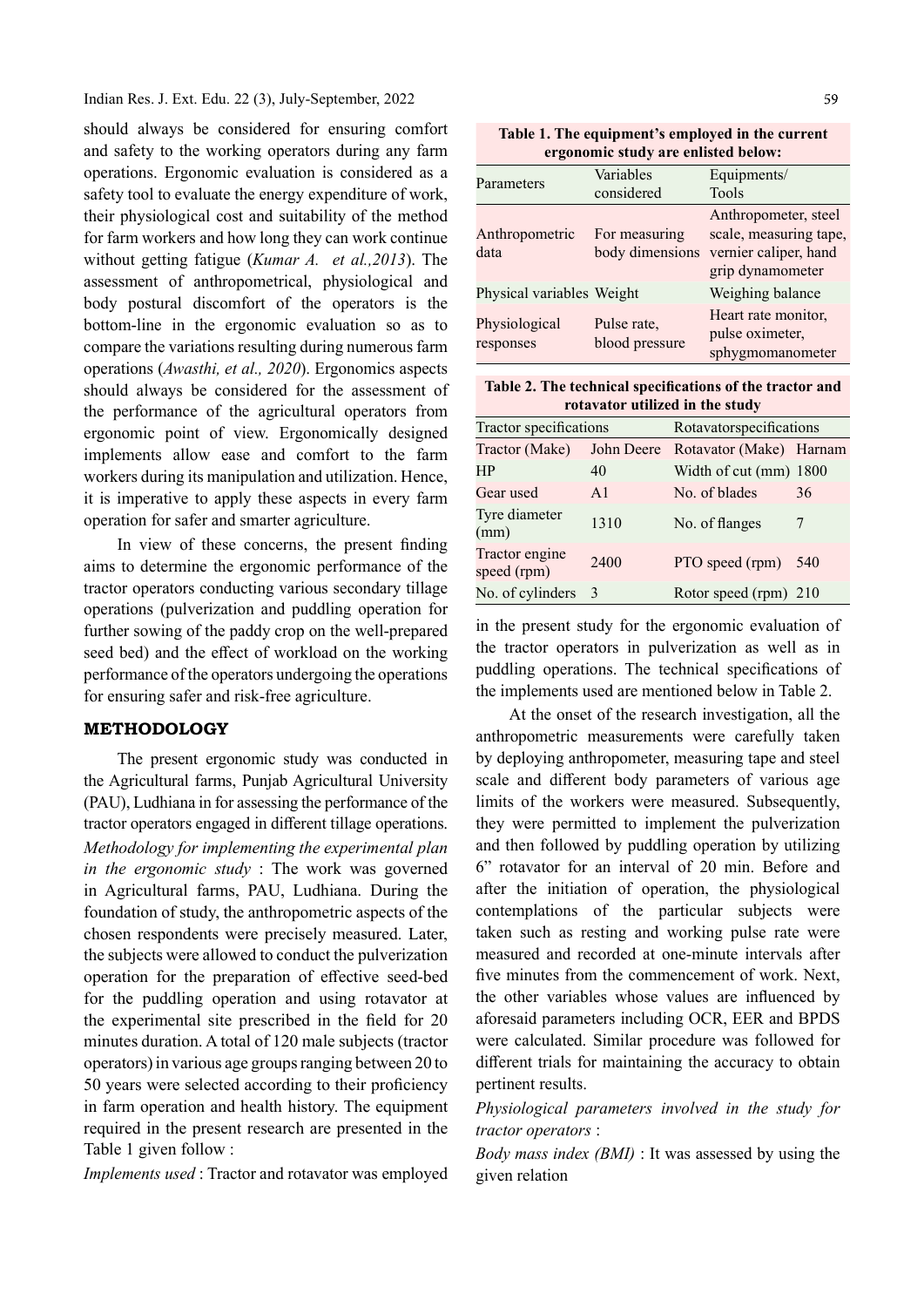Lean body mass (LBM): Refers to component of composition of body, ascertained by subtracting body fat weight from total body weight. LBM is generally estimated by utilizing the relation given by Hume R (1966). For men-

### LBM =  $(0.32810 \times w) + (0.33929 \times H)$ - 29.5336

Basal Metabolic Rate (BMR) : Also refers to as metabolism. It is the number of calories required by the respondents to keep their body functioning at rest. Its value is dependent on body mass, age, and height and is different for male and female. By Harris Benedict Equations, the relation for BMR for female is obtained by the following equation:

For men-

BMR=  $66.47 + (13.7 \times Weight) + (5 \times Height) - (6.8 \times Age)$  $VO_{2<sub>max</sub>}$ - The maximum rate of oxygen consumption measured during any duration of physical activity (puddling and pulverization operation). Also refers to as maximal oxygen consumption, or maximal aerobic capacity. The name is derived from V- volume, O2 oxygen and max- maximum.  $VO_{2max}$  is expressed in liters of oxygen per minute (L/min) or mL/kg min.

 $VO_{2<sub>max</sub>}$  is evaluated in the present findings by deploying the equation which is dependent on weight and age of the operators formulated by Verghese et al (1994). It is given by:

$$
VO_{2\text{max}} = 0.023 \text{W} - 0.034 \text{A} + 1.652
$$

Acceptable work load (AWL) : It is the amount of work which is prescribed for the operators as safe from physiological point of view. It is equal to 35 per cent of the  $VO_{2mav}$  of the subjects (for young Indian worker). Maximum heart rate : In the concerned research, it was determined by utilizing the formula derived by Martiz et al., (1961).

$$
HRm = 220 - Age (years)
$$

Physiological parameters involved in the study for female subjects :

Pulse rate : The pulse rate was measured and recorded by deploying the heart rate monitor and pulse oximeter. It was recorded before and after the inception of the sowing and weeding operation.

Energy Expenditure Rate (EER) : EER was determined and estimated using the following formula suggested by Verghese et. al., (1994) in determining the EER of the workers.

EER =  $0.159 \times$  Average heart rate - 8.72 (KJ/min)

Oxygen consumption rate (OCR) : Calculated from the heart rate values (previously measured of the operator. OCR is represented by the equation (Singh et al., 2004) enumerated as follows :

### OCR  $(L/min) = 0.0114 \times HR - 0.68$

Body part discomfort score (BPDS)-Corlett and Bishop (1976) technique was employed to assess the localized discomfort. In this procedure, the body of subjects is divided into 27 regions. Each body region was numbered distinctly to avoid a respondent marking on body region only. The selected subjects were asked to mention to all body parts with discomfort, starting with the most painful, the next painful in descending order till no further areas are referred. In the mentioned findings, it was determined by the following relation enlisted below:

BPDS= S  $X_i \times S$  (3.40)

Where,  $X_i$  = Number of body parts  $S =$ Discomfort score (6 to 1)

The anthropometric data of the selected tractor operators was ascertained. The dimensions were measured by using anthropometer and measuring tape to maintain exactness and meticulousness in the results. Sixteen anthropometric measurements were taken, which were considered useful in utilizing tractor for conducting puddling and pulverization operation by rotavator. The anthropometric strength data is enumerated in the Table 3.

In the current research findings, the atmospheric conditions including average temperature, humidity and amount of sunshine was also assessed during puddling and pulverization operation consisting of several replications of the method taken for the month of July (Table 4).

The physical characteristics possess by the working tractor operator were also taken into consideration for predicting their past health issues (Table 5).

## RESULTS AND DISCUSSION

Effects of physiological parameters in the performance of the subjects: The values of average resting heart rate of the tractor operator operators engaged in pulverization and puddling operation having age 20, 25, 30, 35, 40, 45 and 50were recorded as 75, 79, 74, 77, 81, 80 and 84 respectively. During the secondary tillage operation i.e pulverization by rotavator, the average of all the respondents was 77.36 bpm. While, in case of puddling operation, it was 79.76 bpm.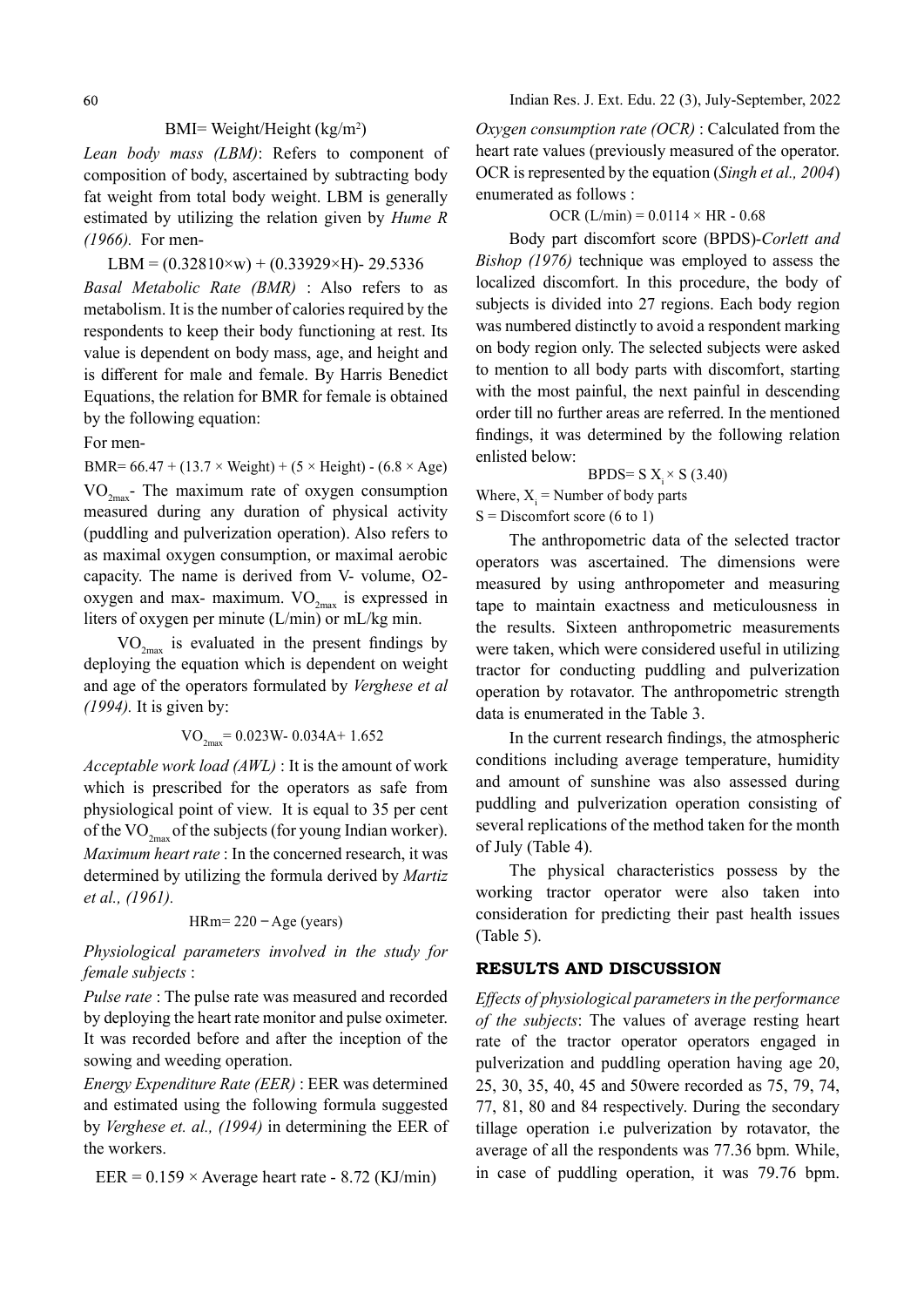Indian Res. J. Ext. Edu. 22 (3), July-September, 2022

| selected tractor operators   |                          |                                     |     |     |     |     |  |  |  |  |  |
|------------------------------|--------------------------|-------------------------------------|-----|-----|-----|-----|--|--|--|--|--|
| Anthropometric<br>dimensions | Age of operators (years) |                                     |     |     |     |     |  |  |  |  |  |
|                              |                          | 21-25 26-30 31-35 36-40 41-45 46-50 |     |     |     |     |  |  |  |  |  |
| Weight                       | 51                       | 55                                  | 48  | 58  | 63  | 46  |  |  |  |  |  |
| Stature                      | 157                      | 160                                 | 152 | 155 | 161 | 148 |  |  |  |  |  |
| Elbow height                 | 94                       | 97                                  | 91  | 93  | 98  | 89  |  |  |  |  |  |
| Illiocrystable<br>height     | 83                       | 85                                  | 79  | 81  | 84  | 79  |  |  |  |  |  |
| Illiospinal height           | 143                      | 147                                 | 139 | 142 | 148 | 137 |  |  |  |  |  |
| Knee height                  | 49                       | 50                                  | 47  | 48  | 49  | 43  |  |  |  |  |  |
| Arm reach                    | 74                       | 77                                  | 71  | 72  | 76  | 64  |  |  |  |  |  |
| Vertical reach               | 191                      | 190                                 | 186 | 189 | 188 | 183 |  |  |  |  |  |
| Olecranon height             | 90                       | 89                                  | 83  | 86  | 89  | 82  |  |  |  |  |  |
| Hand length                  | 63                       | 65                                  | 66  | 67  | 68  | 64  |  |  |  |  |  |
| Head length                  | 19                       | 19                                  | 17  | 18  | 19  | 17  |  |  |  |  |  |
| Foot length                  | 23                       | 24                                  | 21  | 23  | 24  | 21  |  |  |  |  |  |
| <b>Biacromial</b><br>breadth | 32                       | 36                                  | 38  | 34  | 41  | 35  |  |  |  |  |  |
| <b>Bideltoid</b><br>breadth  | 40                       | 42                                  | 43  | 39  | 44  | 39  |  |  |  |  |  |
| Acromial height              | 124                      | 129                                 | 122 | 124 | 128 | 121 |  |  |  |  |  |
| Eye height                   | 143                      | 148                                 | 140 | 142 | 147 | 135 |  |  |  |  |  |

Table 3. The anthropometric strength data of the

Table 4. Enumeration of operating conditions

| Operational                    | Puddling  | Pulverization |
|--------------------------------|-----------|---------------|
| parameters                     | operation | operation     |
| Average temperature, ${}^{0}C$ | 34        | 38            |
| Average humidity, %            | 52.       | 55            |
| Average sunshine, hours        | 8.4       | 83            |

|  |  | Table 5. Physical attributes of the tractor operators |
|--|--|-------------------------------------------------------|
|  |  |                                                       |

|                                          | Age (years) |                                     |      |      |           |                                           |       |  |  |  |
|------------------------------------------|-------------|-------------------------------------|------|------|-----------|-------------------------------------------|-------|--|--|--|
| Attributes                               |             | 21-25 26-30 31-35 36-40 41-45 46-50 |      |      |           |                                           | Av.   |  |  |  |
| Height<br>(cm)                           | 157         | 160                                 | 152  | 155  | 161       | 148                                       | 155.5 |  |  |  |
| Weight<br>(kg)                           | 51          | 55                                  | 48   | 58   | 63        | 46                                        | 53.5  |  |  |  |
| BMI<br>(kg/m <sup>2</sup> )              |             |                                     |      |      |           | 20.69 21.48 20.78 24.14 24.30 21.00 22.07 |       |  |  |  |
| LBM                                      |             |                                     |      |      |           | 37.43 39.87 34.45 38.67 42.66 32.19 37.55 |       |  |  |  |
| BMR                                      | 1310        | 1300                                | 1225 |      | 1303 1338 | 1128                                      | 1268  |  |  |  |
| $\mathrm{VO}_{2\mathrm{max}}$<br>(l/min) | 1.98        | 1.90                                | 1.57 |      | 1.63 1.57 | 1.01                                      | 1.61  |  |  |  |
| AWL<br>(l/min)                           | 0.69        | 0.67                                | 0.55 | 0.57 | 0.55      | 0.35                                      | 0.56  |  |  |  |
| Max. heart<br>rate (bpm)                 | 195         | 190                                 | 185  | 180  | 175       | 170                                       | 183   |  |  |  |

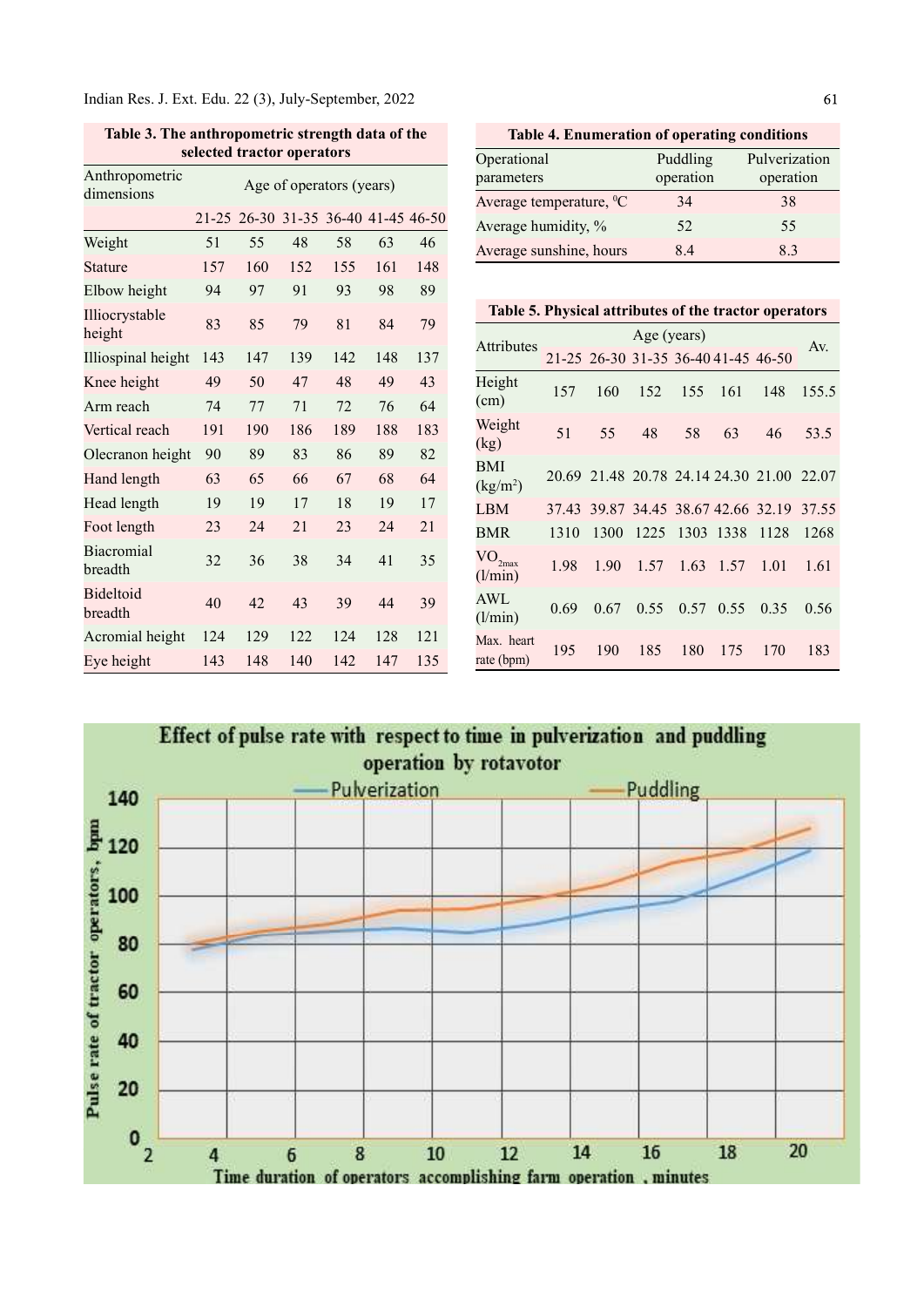Similar findings pertaining to the resting heart rate were obtained by Bini et. al. (2014). Correspondingly, the average working heart rate of the subjects during pulverization and puddling operation was 95.43 and 103.86(bpm) respectively as depicted in the Table 6.

The average resting and functional pulse rate of operators was significant for different rotavator operations at 5 per cent level of significance. The subjects were more comfortable and compatible in accomplishing pulverization operation by rotavator as it involved light work load rather than in puddling operation which involved larger exertion and slight moderate work. Continuous exposure of vibrations due to high load exerted on the implement (rotavator) with clogging of rotavator blades with the puddled soil in case of puddling operation may also be responsible for the operators' high pulse rate. The other reasons for large physiological variations might be soil conditions and prevailing environmental conditions. Both of which are different in different working conditions (Verghese et. al 1994).

Similarly, the average EER for the respondents operating rotavator for secondary tillage (pulverization of land to prepare it suitable for further sowing operation) and puddling was assessed as 6.45 and 7.79 KJ/min respectively as enumerated in Table 7.

The selection of different operations has a significant effect on the energy expenditure rate of operators at 5% level of significance. Age of the operators also has a substantial effect on the EER of the respondents. It is concluded that the tractor operators required more energy during puddling of land as it requires considerable energy in manipulating the implement. For pulverization operation, the operators were adaptable to the soil conditions and other working conditions thereby, they retained optimum energy level resulting in less fatigue and lassitude. (Verghese et. al., 1944).

Similarly, the average OCR for the selected tractor operators during pulverization and puddling operation were 0.41and 0.52 (L/min) respectively as enlisted in Table 8.

Various farm operations have a significant effect on the oxygen consumption at 5 per cent level of significance. Age of the selected operators also has a considerable effect on the OCR of the respondents. Therefore, the subjects were more comfortable and quite familiar with the working conditions while Indian Res. J. Ext. Edu. 22 (3), July-September, 2022

Table 6. Assessment of average pulse rate of the tractor operators in various farm operations

| Operation by                    | Average pulse rate (bpm)                  |                 |    |     |     |     |     |                     |  |  |  |
|---------------------------------|-------------------------------------------|-----------------|----|-----|-----|-----|-----|---------------------|--|--|--|
| rotavator                       | 21-25 26-30 31-35 36-40 41-45 46-50 21-25 |                 |    |     |     |     |     | Av.                 |  |  |  |
| Av. resting<br>heart rate       | 75                                        | 79              | 74 | 77  | 81  | 80  | 84  | $78.57*$            |  |  |  |
| Pulveri-<br>zation<br>operation | 87                                        | 85              | 84 | 94  | 97  | 106 |     | $115 \quad 95.43^*$ |  |  |  |
| Puddling<br>operation           | 89                                        | 91              | 89 | 103 | 109 | 117 | 129 | $103.86^*$          |  |  |  |
| $* \sim$<br>$\cdot$ $\sim$      |                                           | $\cdot$ $\cdot$ |    |     |     |     |     |                     |  |  |  |

Significant at 5% level of significance

#### Table 7. Assessment of average EER of the tractor operators

| Operations<br>Puddling                                 |  |  |  | Av. energy expenditure rate (EER) (KJ/min)  |  |
|--------------------------------------------------------|--|--|--|---------------------------------------------|--|
|                                                        |  |  |  | 21-25 26-30 31-3536-4041-45 46-50 21-25 Av. |  |
| Pulverization 5.11 4.80 4.64 6.23 6.70 8.13 9.57 6.45* |  |  |  |                                             |  |
|                                                        |  |  |  | $5.40$ 5.75 5.43 7.66 8.61 9.88 11.79 7.79* |  |
| *Significant at 5% level of significance               |  |  |  |                                             |  |

| Table 8. Assessment of average OCR of the tractor operators |  |                                                                      |  |  |  |  |  |  |  |  |  |
|-------------------------------------------------------------|--|----------------------------------------------------------------------|--|--|--|--|--|--|--|--|--|
| Operations                                                  |  | Average oxygen consumption rate $(OCR)$ ( $L/min$ )                  |  |  |  |  |  |  |  |  |  |
|                                                             |  | 21-25 26-30 31-35 36-40 41-45 46-50 21-25 Av.                        |  |  |  |  |  |  |  |  |  |
| Pulverization                                               |  | $0.31$ $0.30$ $0.28$ $0.39$ $0.43$ $0.53$ $0.63$ $0.41$ <sup>*</sup> |  |  |  |  |  |  |  |  |  |
| Puddling                                                    |  | $0.33$ $0.36$ $0.35$ $0.49$ $0.56$ $0.65$ $0.79$ $0.52$ <sup>*</sup> |  |  |  |  |  |  |  |  |  |
| *Significant at 5% level of significance                    |  |                                                                      |  |  |  |  |  |  |  |  |  |

conducting pulverization operation by rotavator as it involves less effort and offer more ease and maneuverability.

This might be the reason for less oxygen uptake during the pulverization procedure rather than in puddling operation involving maximum oxygen uptake on account of discomfort and fatigue ensuing during operation that calumniated in continuous exposure of vibrations due to high load induced on the implement (rotavator) with clogging of rotavator blades with the puddled soil. The prevailing environmental conditions like the slightly high operating temperature and relative humidity might also affected the operators engaged in the puddling operation and therefore, the operators required maximum oxygen consumption (Verghese et. al, 1944).

The average BPDS values of selected subjects were ascertained as 21.4 and 19.5 respectively for pulverization and puddling operation presented in the Table 9. Similar results were investigated by Kumar et al. 2013.

The body discomfort arising while operating rotavator for pulverization includes fatigue in knee